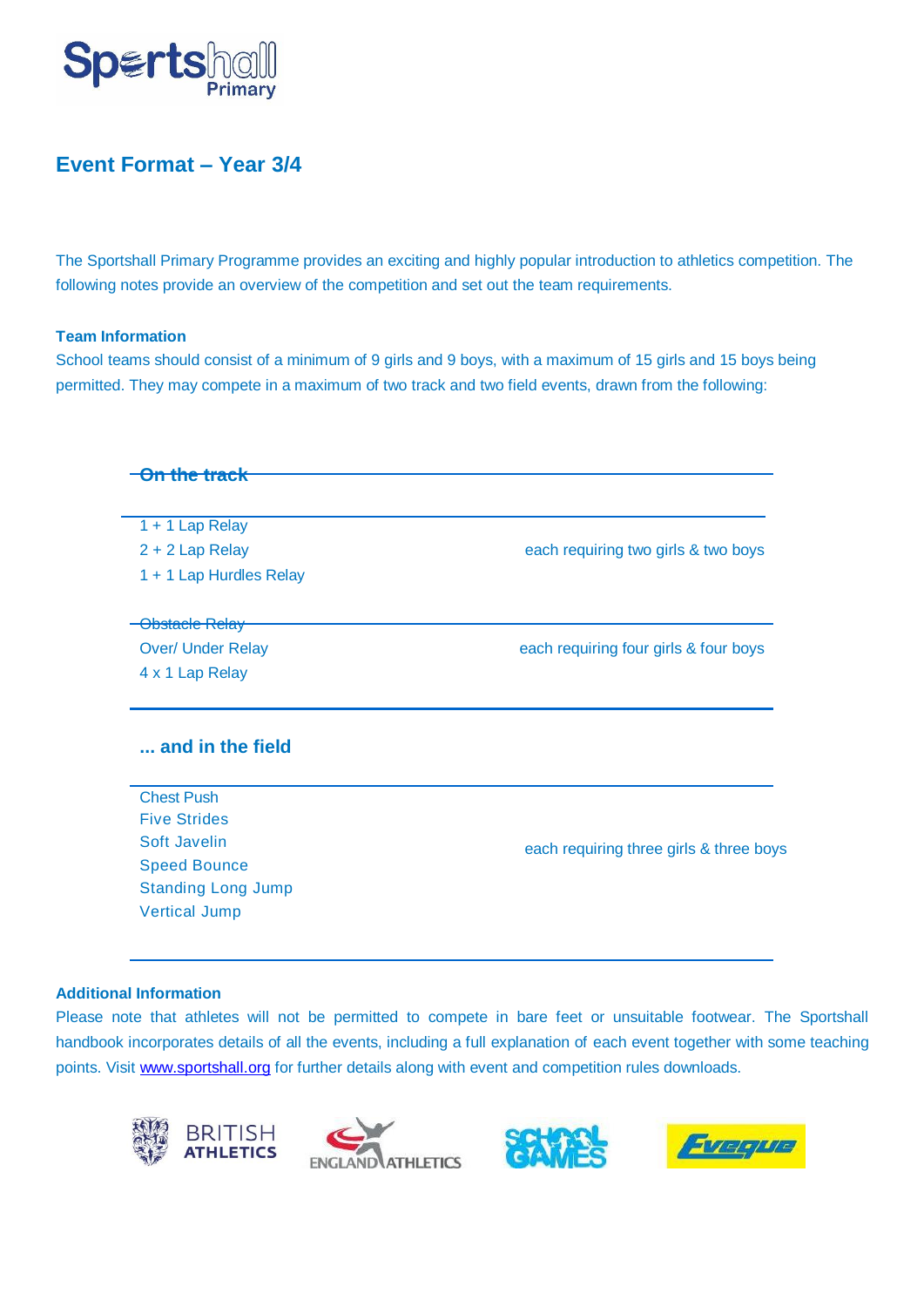



After a short welcome and the introduction of the teams, the action begins! Videos of Events



| and in the field                                                                                               |  |  |  |  |  |  |
|----------------------------------------------------------------------------------------------------------------|--|--|--|--|--|--|
|                                                                                                                |  |  |  |  |  |  |
| Chest Push, Speed Bounce, Five Strides,<br><b>Standing Long Jump, Vertical Jump</b><br>(boys – first round)    |  |  |  |  |  |  |
| Chest Push, Speed Bounce, Five Strides,<br>Standing Long Jump, Vertical Jump<br>(girls – first round)          |  |  |  |  |  |  |
| Chest Push, Speed Bounce, Five Strides,<br><b>Standing Long Jump, Vertical Jump</b><br>(boys – second round)   |  |  |  |  |  |  |
| Chest Push, Speed Bounce, Five Strides,<br><b>Standing Long Jump, Vertical Jump</b><br>(girls – second round)  |  |  |  |  |  |  |
| Chest Push, Speed Bounce, Five Strides,<br><b>Standing Long Jump, Vertical Jump</b><br>(boys – round three)    |  |  |  |  |  |  |
| Chest Push, Speed Bounce, Five Strides,<br><b>Standing Long Jump, Vertical Jump</b><br>$(girls - round three)$ |  |  |  |  |  |  |
|                                                                                                                |  |  |  |  |  |  |

4 x 1 Lap Relay – girls 4 x 1 Lap Relay – boys

And having had lots of fun, we thank everyone and finish with presentations to all the teams!







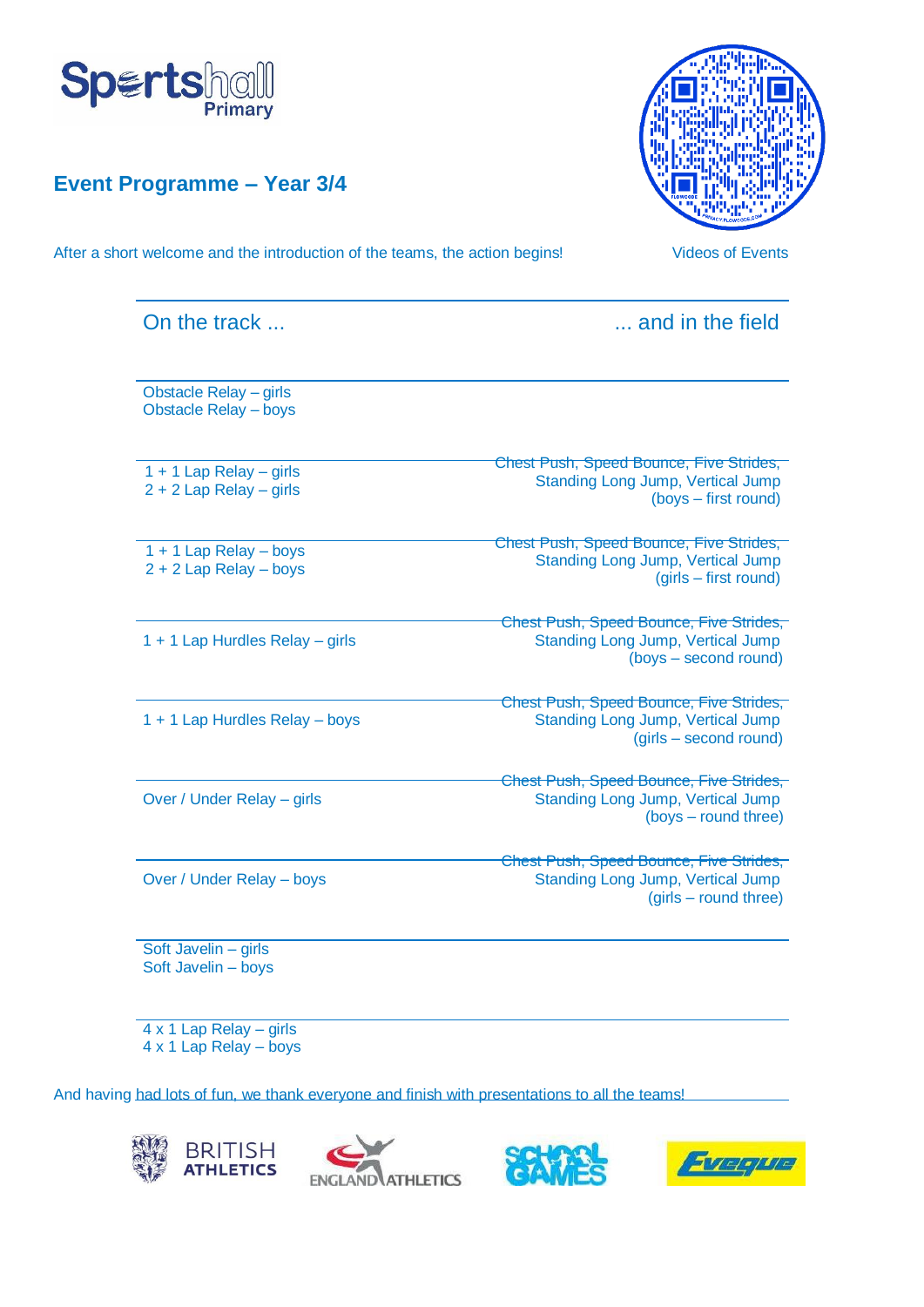



1. Please tick the appropriate box for each athlete's events. Prepare the whole school prior to competition with the 2. An athlete is limited to two track events and two field events. Sportshall Award Scheme **[www.sportshall.org](http://www.sportshall.org/)**